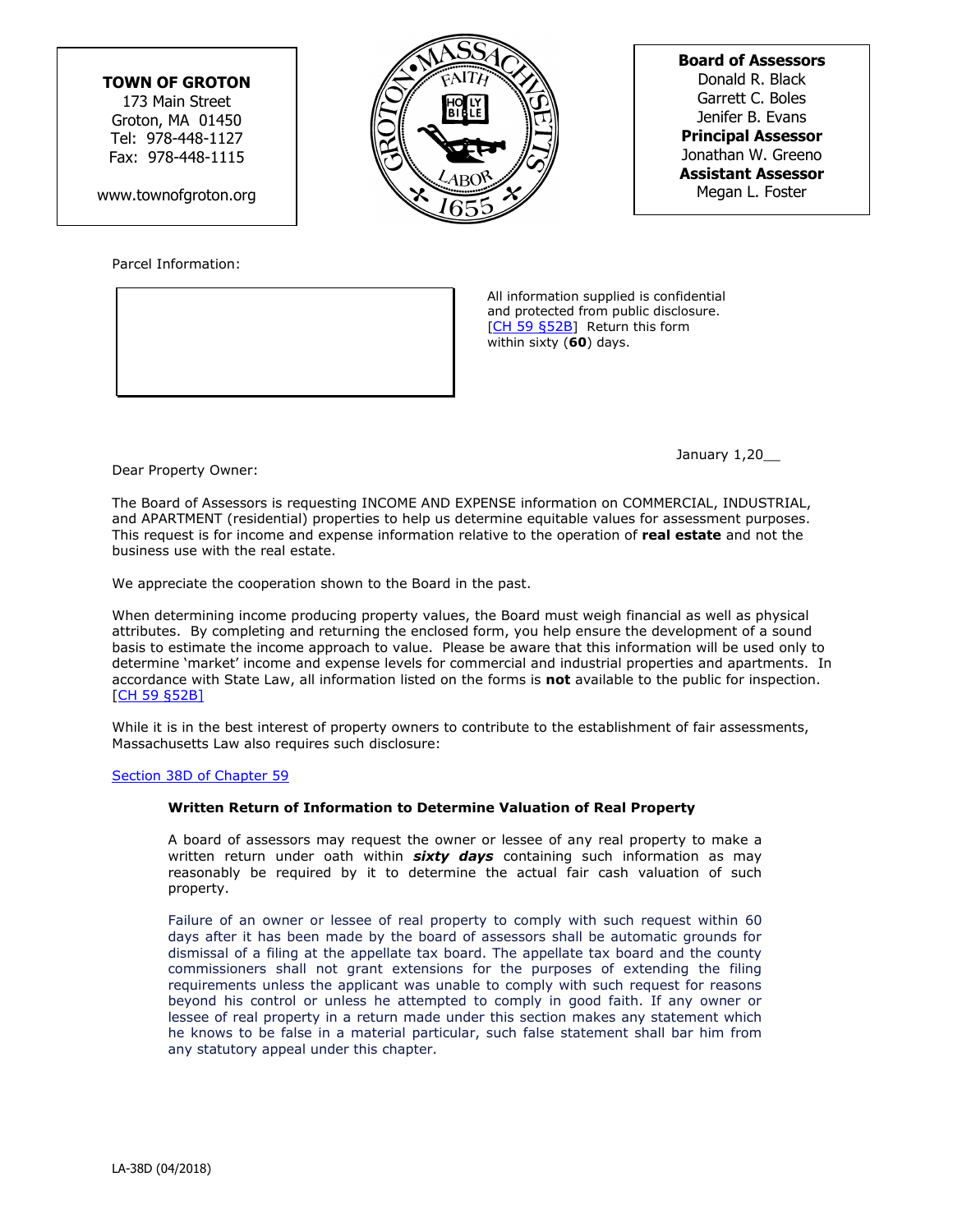**If an owner or lessee of Class one, residential (e.g. apartment) property** fails to submit the information within the time and in the form prescribed, the owner shall be assessed an additional penalty for the next ensuing tax year in the amount of **\$50** but only if the board of assessors informed the owner or lessee that failure to submit such information would result in the penalty.

**If an owner or lessee of Class three, commercial or Class four, industrial property** fails to submit the information within the time and in the form prescribed, the owner or lessee shall be assessed an additional penalty for the next ensuing tax year in the amount of **\$250** but only if the board of assessors informed the owner or lessee that failure to so submit such information would result in the penalty.

Please note: Massachusetts General Law provides that failure to respond timely and accurately to this information request within sixty (**60**) days of the postmarked date shall cause you to lose your right to appeal your assessment.

The Board of Assessors thanks you for your cooperation.

I certify under the pains and penalties of perjury that the information supplied herewith is true and correct:

| Submitted by: | T:L<br>ntie: | Phone: |
|---------------|--------------|--------|
|               |              |        |

Signature: \_\_\_\_\_\_\_\_\_\_\_\_\_\_\_\_\_\_\_\_\_\_\_\_\_\_\_\_\_\_\_\_\_\_\_\_\_\_\_\_\_\_\_\_\_\_\_\_\_\_\_\_\_\_\_ Date : \_\_\_\_\_\_\_\_\_\_\_\_